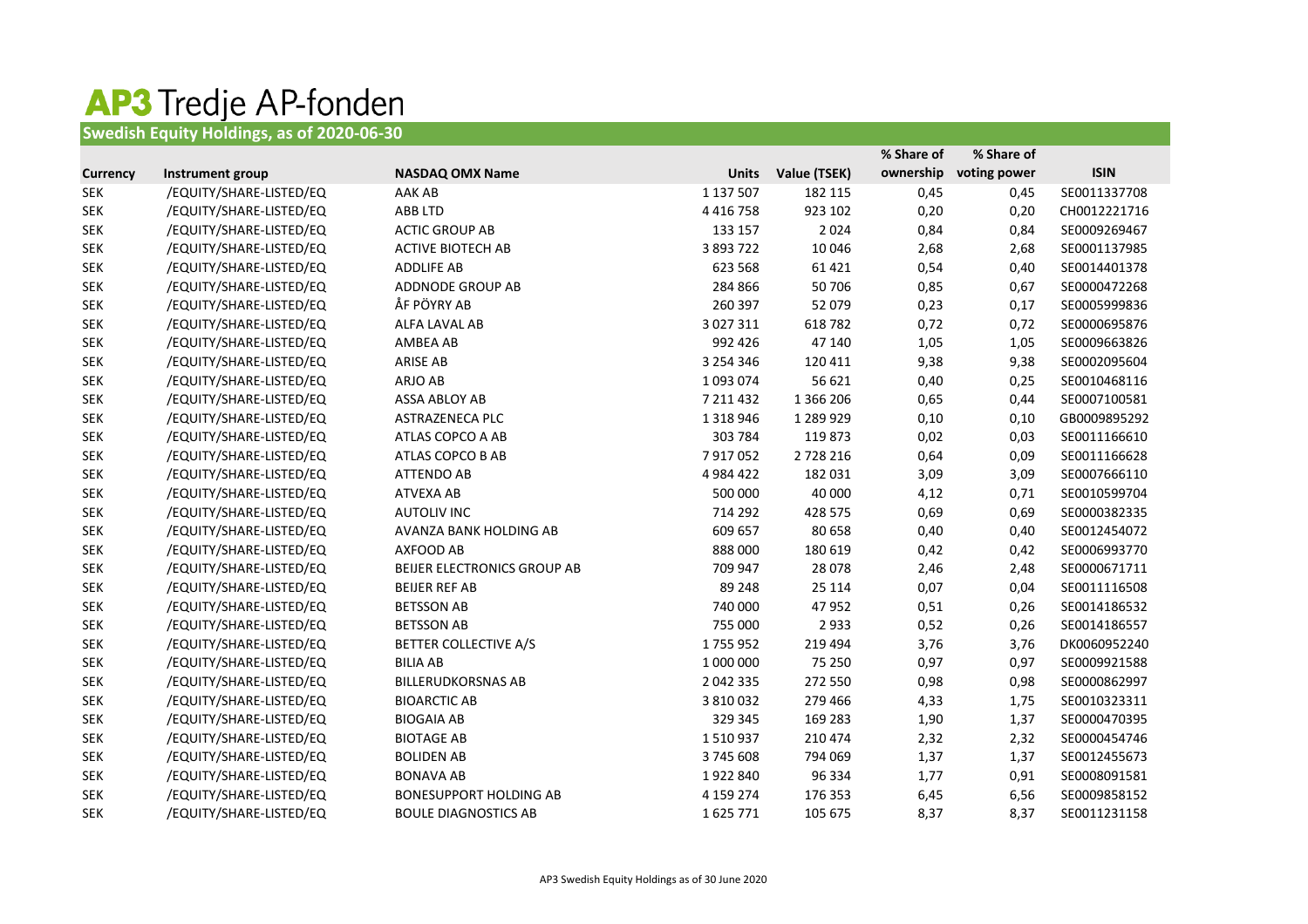|                 |                         |                                    |               |              | % Share of | % Share of   |              |
|-----------------|-------------------------|------------------------------------|---------------|--------------|------------|--------------|--------------|
| <b>Currency</b> | Instrument group        | <b>NASDAQ OMX Name</b>             | <b>Units</b>  | Value (TSEK) | ownership  | voting power | <b>ISIN</b>  |
| <b>SEK</b>      | /EQUITY/SHARE-LISTED/EQ | <b>BTS GROUP AB</b>                | 947803        | 185 390      | 4,91       | 3,51         | SE0000805426 |
| <b>SEK</b>      | /EQUITY/SHARE-LISTED/EQ | <b>BULTEN AB</b>                   | 585 125       | 31 24 6      | 2,78       | 2,78         | SE0003849223 |
| <b>SEK</b>      | /EQUITY/SHARE-LISTED/EQ | CASTELLUM AB                       | 1961330       | 341 369      | 0,72       | 0,72         | SE0000379190 |
| <b>SEK</b>      | /EQUITY/SHARE-LISTED/EQ | <b>CATENA AB</b>                   | 281 000       | 103 127      | 0,75       | 0,75         | SE0001664707 |
| <b>SEK</b>      | /EQUITY/SHARE-LISTED/EQ | CATENA MEDIA PLC                   | 1849892       | 38 5 52      | 3,00       | 3,00         | MT0001000109 |
| <b>SEK</b>      | /EQUITY/SHARE-LISTED/EQ | <b>CELLAVISION AB</b>              | 94 000        | 26 4 14      | 0,39       | 0,39         | SE0000683484 |
| <b>SEK</b>      | /EQUITY/SHARE-LISTED/EQ | <b>CLOETTA AB</b>                  | 970 000       | 23 008       | 0,34       | 0,29         | SE0002626861 |
| <b>SEK</b>      | /EQUITY/SHARE-LISTED/EQ | <b>CONCENTRIC AB</b>               | 80 810        | 10 635       | 0,21       | 0,21         | SE0003950864 |
| <b>SEK</b>      | /EQUITY/SHARE-LISTED/EQ | COOR SERVICE MANAGEMENT HOLDING AB | 566 229       | 34 653       | 0,59       | 0,59         | SE0007158829 |
| <b>SEK</b>      | /EQUITY/SHARE-LISTED/EQ | C-Rad AB                           | 800 000       | 27 040       | 2,38       | 1,93         | SE0002016352 |
| <b>SEK</b>      | /EQUITY/SHARE-LISTED/EQ | <b>DIOS FASTIGHETER AB</b>         | 100 000       | 6 2 3 0      | 0,07       | 0,07         | SE0001634262 |
| <b>SEK</b>      | /EQUITY/SHARE-LISTED/EQ | DOMETIC GROUP AB                   | 3 996 774     | 333 890      | 1,35       | 1,35         | SE0007691613 |
| <b>SEK</b>      | /EQUITY/SHARE-LISTED/EQ | <b>ELANDERS B AB</b>               | 503 358       | 26 175       | 1,42       | 0,97         | SE0000119299 |
| <b>SEK</b>      | /EQUITY/SHARE-LISTED/EQ | <b>ELECTROLUX AB</b>               | 4672087       | 727911       | 1,51       | 1,22         | SE0000103814 |
| <b>SEK</b>      | /EQUITY/SHARE-LISTED/EQ | ELECTROLUX PROFESSIONAL AB         | 3 184 411     | 107 665      | 1,11       | 0,88         | SE0013747870 |
| <b>SEK</b>      | /EQUITY/SHARE-LISTED/EQ | <b>ELEKTA AB</b>                   | 4 685 487     | 406 044      | 1,22       | 0,90         | SE0000163628 |
| <b>SEK</b>      | /EQUITY/SHARE-LISTED/EQ | <b>EPIROC A AB</b>                 | 4 267 130     | 495 414      | 0,35       | 0,49         | SE0011166933 |
| <b>SEK</b>      | /EQUITY/SHARE-LISTED/EQ | <b>EPIROC B AB</b>                 | 3 2 1 0 3 6 2 | 365 821      | 0,26       | 0,04         | SE0011166941 |
| <b>SEK</b>      | /EQUITY/SHARE-LISTED/EQ | EQT AB                             | 3 5 1 6 2 2 4 | 587737       | 0,37       | 0,37         | SE0012853455 |
| <b>SEK</b>      | /EQUITY/SHARE-LISTED/EQ | <b>ESSITY AB</b>                   | 5 098 104     | 1535039      | 0,73       | 0,41         | SE0009922164 |
| <b>SEK</b>      | /EQUITY/SHARE-LISTED/EQ | <b>EVOLUTION GAMING GROUP AB</b>   | 717 215       | 398 485      | 0,39       | 0,39         | SE0012673267 |
| <b>SEK</b>      | /EQUITY/SHARE-LISTED/EQ | <b>FABEGE AB</b>                   | 2 953 004     | 321 582      | 0,89       | 0,89         | SE0011166974 |
| <b>SEK</b>      | /EQUITY/SHARE-LISTED/EQ | <b>FAGERHULT AB</b>                | 2 497 607     | 86 043       | 1,41       | 1,41         | SE0010048884 |
| <b>SEK</b>      | /EQUITY/SHARE-LISTED/EQ | <b>FASTIGHETS AB BALDER</b>        | 547 257       | 194 331      | 0,30       | 0,19         | SE0000455057 |
| <b>SEK</b>      | /EQUITY/SHARE-LISTED/EQ | <b>FINGERPRINT CARDS AB</b>        | 1740000       | 29 4 15      | 0,55       | 0,47         | SE0008374250 |
| <b>SEK</b>      | /EQUITY/SHARE-LISTED/EQ | <b>BYGGHEMMA GROUP</b>             | 316 861       | 25 983       | 0,30       | 0,30         | SE0010948588 |
| <b>SEK</b>      | /EQUITY/SHARE-LISTED/EQ | <b>GARO AB</b>                     | 284 175       | 94 34 6      | 2,84       | 2,84         | SE0008008262 |
| <b>SEK</b>      | /EQUITY/SHARE-LISTED/EQ | <b>GETINGE AB</b>                  | 1 1 1 0 4 3 5 | 191 994      | 0,41       | 0,25         | SE0000202624 |
| <b>SEK</b>      | /EQUITY/SHARE-LISTED/EQ | <b>GRÄNGES AB</b>                  | 478 250       | 35 271       | 0,63       | 0,63         | SE0006288015 |
| <b>SEK</b>      | /EQUITY/SHARE-LISTED/EQ | <b>GREEN LANDSCAPING GROUP AB</b>  | 2 063 750     | 47 879       | 4,47       | 4,47         | SE0010985028 |
| <b>SEK</b>      | /EQUITY/SHARE-LISTED/EQ | HANSA BIOPHARMA AB                 | 1066470       | 185 033      | 2,57       | 2,66         | SE0002148817 |
| <b>SEK</b>      | /EQUITY/SHARE-LISTED/EQ | <b>HENNES &amp; MAURITZ AB</b>     | 8 2 1 9 1 7 2 | 1 109 588    | 0,50       | 0,24         | SE0000106270 |
| <b>SEK</b>      | /EQUITY/SHARE-LISTED/EQ | <b>HEXAGON AB</b>                  | 1878597       | 1021957      | 0,51       | 0,37         | SE0000103699 |
| <b>SEK</b>      | /EQUITY/SHARE-LISTED/EQ | <b>HEXPOL AB</b>                   | 3 5 9 4 7 1 1 | 248 035      | 1,04       | 0,75         | SE0007074281 |
| <b>SEK</b>      | /EQUITY/SHARE-LISTED/EQ | HIQ INTERNATIONAL AB               | 1 302 730     | 56 538       | 2,33       | 2,33         | SE0012454619 |
| <b>SEK</b>      | /EQUITY/SHARE-LISTED/EQ | HMS NETWORKS AB                    | 450 000       | 78 210       | 0,96       | 0,96         | SE0009997018 |
| <b>SEK</b>      | /EQUITY/SHARE-LISTED/EQ | <b>HOIST FINANCE AB</b>            | 2 272 276     | 56 580       | 2,54       | 2,54         | SE0006887063 |
| <b>SEK</b>      | /EQUITY/SHARE-LISTED/EQ | <b>HOLMEN AB</b>                   | 787 558       | 234 062      | 0,48       | 0,14         | SE0011090018 |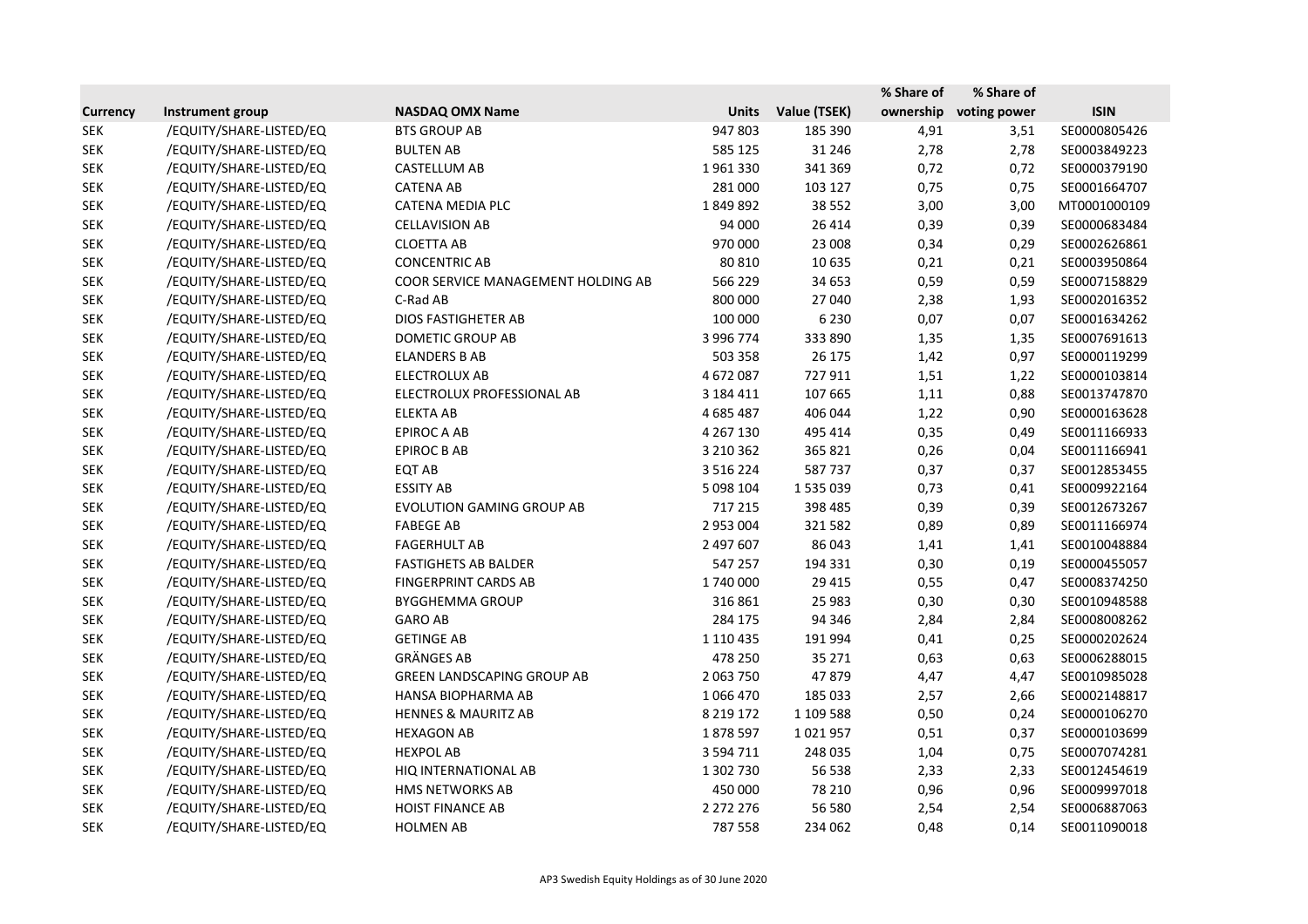|                 |                         |                                         |               |              | % Share of | % Share of   |              |
|-----------------|-------------------------|-----------------------------------------|---------------|--------------|------------|--------------|--------------|
| <b>Currency</b> | Instrument group        | <b>NASDAQ OMX Name</b>                  | <b>Units</b>  | Value (TSEK) | ownership  | voting power | <b>ISIN</b>  |
| <b>SEK</b>      | /EQUITY/SHARE-LISTED/EQ | <b>HUFVUDSTADEN AB</b>                  | 1094690       | 126 765      | 0,52       | 0,11         | SE0000170375 |
| <b>SEK</b>      | /EQUITY/SHARE-LISTED/EQ | <b>HUMANA AB</b>                        | 2021394       | 95 713       | 3,80       | 3,80         | SE0008040653 |
| <b>SEK</b>      | /EQUITY/SHARE-LISTED/EQ | HUSQVARNA AB                            | 5766589       | 439 991      | 1,00       | 0,36         | SE0001662230 |
| <b>SEK</b>      | /EQUITY/SHARE-LISTED/EQ | IAR SYSTEMS GROUP AB                    | 689 061       | 79 104       | 4,93       | 4,63         | SE0005851706 |
| <b>SEK</b>      | /EQUITY/SHARE-LISTED/EQ | ICA-HANDLARNAS FÖRBUND AB               | 550 390       | 243 162      | 0,27       | 0,27         | SE0000652216 |
| <b>SEK</b>      | /EQUITY/SHARE-LISTED/EQ | <b>INDUSTRIVÄRDEN A AB</b>              | 1 287 768     | 272 234      | 0,30       | 0,45         | SE0000190126 |
| <b>SEK</b>      | /EQUITY/SHARE-LISTED/EQ | <b>INDUSTRIVÄRDEN CAB</b>               | 1502432       | 317 163      | 0,35       | 0,05         | SE0000107203 |
| <b>SEK</b>      | /EQUITY/SHARE-LISTED/EQ | <b>INDUTRADE AB</b>                     | 36 000        | 13 248       | 0,03       | 0,03         | SE0001515552 |
| <b>SEK</b>      | /EQUITY/SHARE-LISTED/EQ | <b>INFANT BACTERIAL THERAPEUTICS AB</b> | 507 064       | 57 298       | 4,52       | 3,47         | SE0008015259 |
| <b>SEK</b>      | /EQUITY/SHARE-LISTED/EQ | <b>INSTALCO AB</b>                      | 1 2 3 0 5 1 3 | 176 702      | 2,44       | 2,44         | SE0009664253 |
| <b>SEK</b>      | /EQUITY/SHARE-LISTED/EQ | <b>INTRUM AB</b>                        | 140 000       | 23 940       | 0,12       | 0,12         | SE0000936478 |
| <b>SEK</b>      | /EQUITY/SHARE-LISTED/EQ | <b>INVESTMENT AB LATOUR</b>             | 2629          | 444          | 0,00       | 0,00         | SE0010100958 |
| <b>SEK</b>      | /EQUITY/SHARE-LISTED/EQ | <b>INVESTOR A AB</b>                    | 1 090 253     | 531 171      | 0,14       | 0,31         | SE0000107401 |
| <b>SEK</b>      | /EQUITY/SHARE-LISTED/EQ | <b>INVESTOR B AB</b>                    | 4 246 057     | 2 087 786    | 0,55       | 0,12         | SE0000107419 |
| <b>SEK</b>      | /EQUITY/SHARE-LISTED/EQ | <b>INVISIO AB</b>                       | 660 000       | 97 284       | 1,50       | 1,50         | SE0001200015 |
| <b>SEK</b>      | /EQUITY/SHARE-LISTED/EQ | <b>IRLAB THERAPEUTICS AB</b>            | 1666125       | 47 068       | 3,44       | 3,44         | SE0012675361 |
| <b>SEK</b>      | /EQUITY/SHARE-LISTED/EQ | <b>ITAB SHOP CONCEPT AB</b>             | 1 500 000     | 16 9 50      | 1,47       | 0,50         | SE0008375117 |
| <b>SEK</b>      | /EQUITY/SHARE-LISTED/EQ | JM AB                                   | 612 098       | 128 357      | 0,88       | 0,88         | SE0000806994 |
| <b>SEK</b>      | /EQUITY/SHARE-LISTED/EQ | KAROLINSKA DEVELOPMENT AB               | 6 203 135     | 18 609       | 3,53       | 3,28         | SE0002190926 |
| <b>SEK</b>      | /EQUITY/SHARE-LISTED/EQ | KINDRED GROUP PLC                       | 3 640 145     | 202 829      | 1,58       | 1,58         | SE0007871645 |
| <b>SEK</b>      | /EQUITY/SHARE-LISTED/EQ | <b>KINNEVIK AB</b>                      | 2 047 950     | 501 953      | 0,74       | 0,35         | SE0013256682 |
| <b>SEK</b>      | /EQUITY/SHARE-LISTED/EQ | <b>KLÖVERN AB</b>                       | 2 370 000     | 34 910       | 0,25       | 0,15         | SE0006593919 |
| <b>SEK</b>      | /EQUITY/SHARE-LISTED/EQ | <b>KUNGSLEDEN AB</b>                    | 2 5 2 4 8 7 9 | 175 227      | 1,16       | 1,16         | SE0000549412 |
| <b>SEK</b>      | /EQUITY/SHARE-LISTED/EQ | LE LUNDBERGFÖRETAGEN AB                 | 347 390       | 146 876      | 0,14       | 0,03         | SE0000108847 |
| <b>SEK</b>      | /EQUITY/SHARE-LISTED/EQ | LIFCO AB                                | 78 000        | 46 0 20      | 0,09       | 0,05         | SE0006370730 |
| <b>SEK</b>      | /EQUITY/SHARE-LISTED/EQ | LOOMIS AB                               | 939 100       | 209 044      | 1,25       | 1,25         | SE0014504817 |
| <b>SEK</b>      | /EQUITY/SHARE-LISTED/EQ | LUNDIN ENERGY AB                        | 1 195 765     | 268 569      | 0,42       | 0,42         | SE0000825820 |
| <b>SEK</b>      | /EQUITY/SHARE-LISTED/EQ | <b>MEDICOVER AB</b>                     | 874 590       | 83 698       | 0,58       | 0,10         | SE0009778848 |
| <b>SEK</b>      | /EQUITY/SHARE-LISTED/EQ | <b>MIDSONA AB</b>                       | 1 174 872     | 62738        | 1,81       | 1,64         | SE0000565228 |
| <b>SEK</b>      | /EQUITY/SHARE-LISTED/EQ | MILLICOM INTERNATIONAL CELLULAR SA      | 205 600       | 50 125       | 0,20       | 0,20         | SE0001174970 |
| <b>SEK</b>      | /EQUITY/SHARE-LISTED/EQ | <b>MIPS AB</b>                          | 969 289       | 311 529      | 3,70       | 3,70         | SE0009216278 |
| <b>SEK</b>      | /EQUITY/SHARE-LISTED/EQ | MODERN TIMES GROUP MTG AB               | 402 031       | 40 645       | 0,59       | 0,55         | SE0000412371 |
| <b>SEK</b>      | /EQUITY/SHARE-LISTED/EQ | <b>NCAB GROUP AB</b>                    | 666 667       | 113 000      | 3,57       | 3,57         | SE0011167956 |
| <b>SEK</b>      | /EQUITY/SHARE-LISTED/EQ | NCC AB                                  | 104 188       | 15 7 12      | 0,10       | 0,05         | SE0000117970 |
| <b>SEK</b>      | /EQUITY/SHARE-LISTED/EQ | NEDERMAN HOLDING AB                     | 1 293 336     | 144 854      | 3,68       | 3,68         | SE0011204510 |
| <b>SEK</b>      | /EQUITY/SHARE-LISTED/EQ | <b>NETENT AB</b>                        | 6 505 089     | 463 162      | 2,64       | 1,18         | SE0014186656 |
| <b>SEK</b>      | /EQUITY/SHARE-LISTED/EQ | NIBE INDUSTRIER AB                      | 837 150       | 172 369      | 0,17       | 0,08         | SE0008321293 |
| <b>SEK</b>      | /EQUITY/SHARE-LISTED/EQ | <b>NOBINA AB</b>                        | 2 470 961     | 137 633      | 2,80       | 2,80         | SE0007185418 |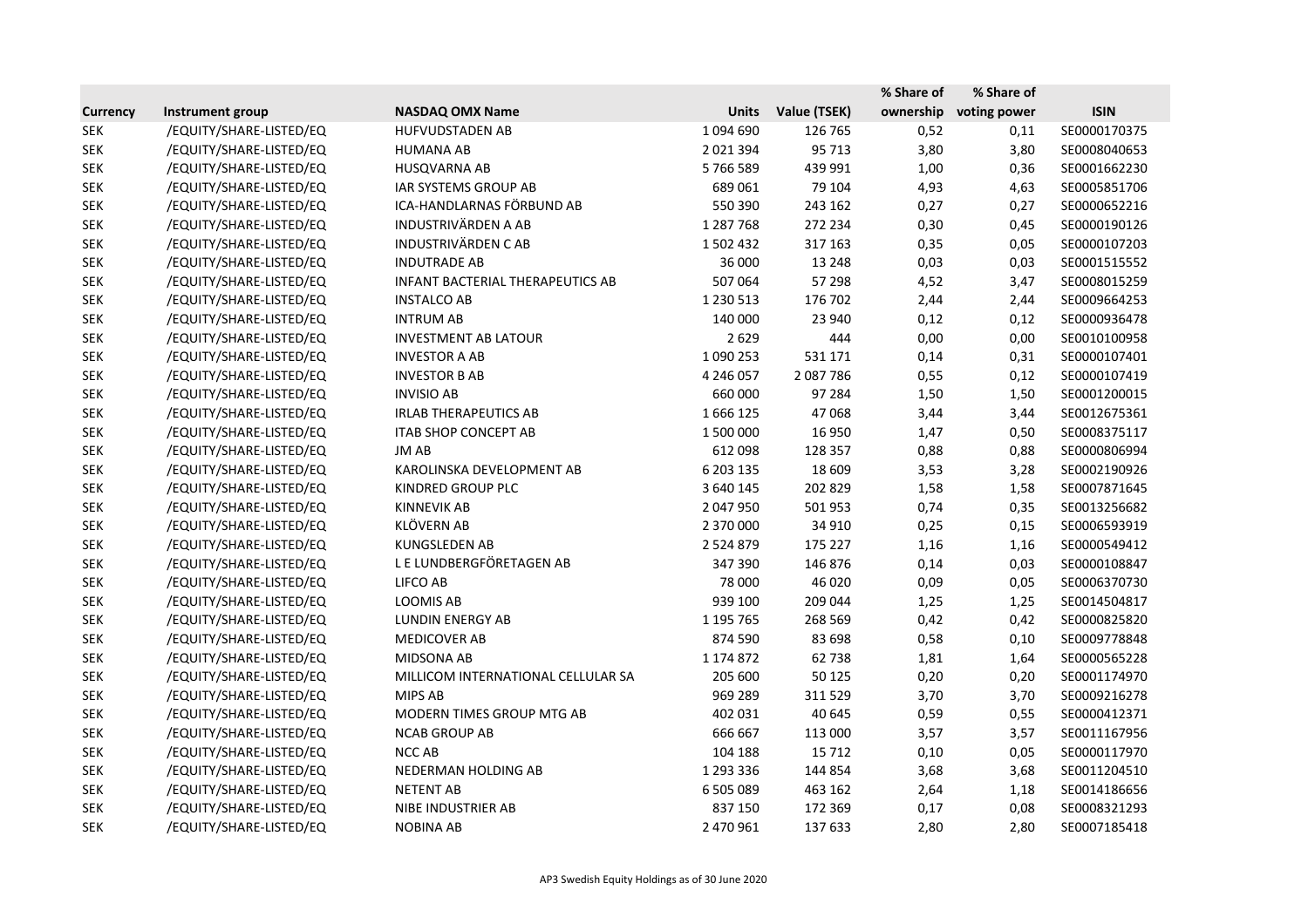|                 |                         |                                     |               |               | % Share of | % Share of   |              |
|-----------------|-------------------------|-------------------------------------|---------------|---------------|------------|--------------|--------------|
| <b>Currency</b> | Instrument group        | <b>NASDAQ OMX Name</b>              | <b>Units</b>  | Value (TSEK)  | ownership  | voting power | <b>ISIN</b>  |
| <b>SEK</b>      | /EQUITY/SHARE-LISTED/EQ | <b>NOLATO AB</b>                    | 92 160        | 57876         | 0,35       | 0,18         | SE0000109811 |
| <b>SEK</b>      | /EQUITY/SHARE-LISTED/EQ | NORDEA BANK ABP                     | 19 238 005    | 1 2 3 7 1 9 6 | 0,48       | 0,48         | FI4000297767 |
| <b>SEK</b>      | /EQUITY/SHARE-LISTED/EQ | NORDIC ENTERTAINMENT GROUP AB       | 416 031       | 118 569       | 0,61       | 0,58         | SE0012116390 |
| <b>SEK</b>      | /EQUITY/SHARE-LISTED/EQ | NORDIC WATERPROOFING GROUP AB       | 1088707       | 110 830       | 4,52       | 4,52         | DK0060738409 |
| <b>SEK</b>      | /EQUITY/SHARE-LISTED/EQ | MOMENTUM GROUP AB                   | 418 233       | 49 937        | 0,82       | 0,69         | SE0009922305 |
| <b>SEK</b>      | /EQUITY/SHARE-LISTED/EQ | <b>NOTE AB</b>                      | 1 200 000     | 62 160        | 4,23       | 4,23         | SE0001161654 |
| <b>SEK</b>      | /EQUITY/SHARE-LISTED/EQ | <b>NYFOSA AB</b>                    | 1050000       | 66 675        | 0,57       | 0,57         | SE0011426428 |
| <b>SEK</b>      | /EQUITY/SHARE-LISTED/EQ | <b>ONCOPEPTIDES AB</b>              | 330 000       | 43 29 6       | 0,54       | 0,54         | SE0009414576 |
| <b>SEK</b>      | /EQUITY/SHARE-LISTED/EQ | PANDOX AB                           | 1731771       | 186 339       | 0,94       | 0,52         | SE0007100359 |
| <b>SEK</b>      | /EQUITY/SHARE-LISTED/EQ | <b>PEAB AB</b>                      | 1 106 672     | 84 771        | 0,37       | 0,18         | SE0000106205 |
| <b>SEK</b>      | /EQUITY/SHARE-LISTED/EQ | PLATZER FASTIGHETER HOLDING AB      | 606 620       | 48 2 2 6      | 0,51       | 0,20         | SE0004977692 |
| <b>SEK</b>      | /EQUITY/SHARE-LISTED/EQ | PROVIDENCE EQUITY PARTNERS INC      | 1073505       | 67 631        | 1,02       | 1,02         | SE0007897079 |
| <b>SEK</b>      | /EQUITY/SHARE-LISTED/EQ | Q-LINEA AB                          | 910 557       | 66835         | 3,33       | 3,33         | SE0011527845 |
| <b>SEK</b>      | /EQUITY/SHARE-LISTED/EQ | <b>RECIPHARM AB</b>                 | 1620086       | 186 310       | 1,60       | 0,55         | SE0005757267 |
| <b>SEK</b>      | /EQUITY/SHARE-LISTED/EQ | <b>RECIPHARM AB</b>                 | 648 032       | 74 394        | 0,64       | 0,22         | SE0014429577 |
| <b>SEK</b>      | /EQUITY/SHARE-LISTED/EQ | <b>SAAB AB</b>                      | 411 500       | 95 715        | 0,30       | 0,26         | SE0000112385 |
| <b>SEK</b>      | /EQUITY/SHARE-LISTED/EQ | SAGAX AB                            | 24 227 658    | 3 0 5 2 6 8 5 | 5,25       | 3,44         | SE0005127818 |
| <b>SEK</b>      | /EQUITY/SHARE-LISTED/EQ | SAMHALLSBYGGNADSBOLAGET I NORDEN AB | 2 700 000     | 64 260        | 0,20       | 0,08         | SE0009554454 |
| <b>SEK</b>      | /EQUITY/SHARE-LISTED/EQ | <b>SANDVIK AB</b>                   | 9464326       | 1647739       | 0,75       | 0,75         | SE0000667891 |
| <b>SEK</b>      | /EQUITY/SHARE-LISTED/EQ | <b>SCANDIC HOTELS GROUP AB</b>      | 705 068       | 23 084        | 0,37       | 0,37         | SE0007640156 |
| <b>SEK</b>      | /EQUITY/SHARE-LISTED/EQ | <b>SECTRA AB</b>                    | 33 000        | 17490         | 0,09       | 0,05         | SE0012853661 |
| <b>SEK</b>      | /EQUITY/SHARE-LISTED/EQ | <b>SECURITAS AB</b>                 | 6 127 816     | 769 347       | 1,68       | 1,18         | SE0000163594 |
| <b>SEK</b>      | /EQUITY/SHARE-LISTED/EQ | SEDANA MEDICAL AB                   | 515 000       | 116 905       | 2,23       | 2,23         | SE0009947534 |
| <b>SEK</b>      | /EQUITY/SHARE-LISTED/EQ | <b>SINCH AB</b>                     | 335 000       | 266 995       | 0,56       | 0,56         | SE0007439112 |
| <b>SEK</b>      | /EQUITY/SHARE-LISTED/EQ | SKANDINAVISKA ENSKILDA BANKEN AB    | 13 616 906    | 1098884       | 0,62       | 0,63         | SE0000148884 |
| <b>SEK</b>      | /EQUITY/SHARE-LISTED/EQ | <b>SKANSKA AB</b>                   | 4 0 29 3 16   | 763 555       | 0,96       | 0,67         | SE0000113250 |
| <b>SEK</b>      | /EQUITY/SHARE-LISTED/EQ | <b>SKF AB</b>                       | 4 2 1 3 7 6 4 | 729 613       | 0,93       | 0,57         | SE0000108227 |
| <b>SEK</b>      | /EQUITY/SHARE-LISTED/EQ | SKISTAR AB                          | 155 476       | 14 7 8 6      | 0,20       | 0,14         | SE0012141687 |
| <b>SEK</b>      | /EQUITY/SHARE-LISTED/EQ | <b>SSAB AB</b>                      | 12 142 617    | 299 923       | 1,18       | 0,32         | SE0000120669 |
| <b>SEK</b>      | /EQUITY/SHARE-LISTED/EQ | STORA ENSO OYJ                      | 350 000       | 38 973        | 0,04       | 0,01         | FI0009007611 |
| <b>SEK</b>      | /EQUITY/SHARE-LISTED/EQ | SVENSKA CELLULOSA AB SCA            | 4 259 166     | 471916        | 0,61       | 0,33         | SE0000112724 |
| <b>SEK</b>      | /EQUITY/SHARE-LISTED/EQ | SVENSKA HANDELSBANKEN AB            | 14 306 440    | 1 265 262     | 0,72       | 0,73         | SE0007100599 |
| <b>SEK</b>      | /EQUITY/SHARE-LISTED/EQ | SWECO AB                            | 482 000       | 201 669       | 0,40       | 0,22         | SE0000489098 |
| <b>SEK</b>      | /EQUITY/SHARE-LISTED/EQ | SWEDBANK AB                         | 12 434 948    | 1484733       | 1,10       | 1,10         | SE0000242455 |
| <b>SEK</b>      | /EQUITY/SHARE-LISTED/EQ | <b>SWEDISH MATCH AB</b>             | 915 032       | 599 346       | 0,56       | 0,56         | SE0000310336 |
| <b>SEK</b>      | /EQUITY/SHARE-LISTED/EQ | SWEDISH ORPHAN BIOVITRUM AB         | 1 246 483     | 268 243       | 0,42       | 0,42         | SE0000872095 |
| <b>SEK</b>      | /EQUITY/SHARE-LISTED/EQ | SYSTEMAIR AB                        | 426 916       | 68 990        | 0,82       | 0,82         | SE0002133975 |
| <b>SEK</b>      | /EQUITY/SHARE-LISTED/EQ | TELE2 AB                            | 3 264 047     | 403 273       | 0,47       | 0,37         | SE0005190238 |